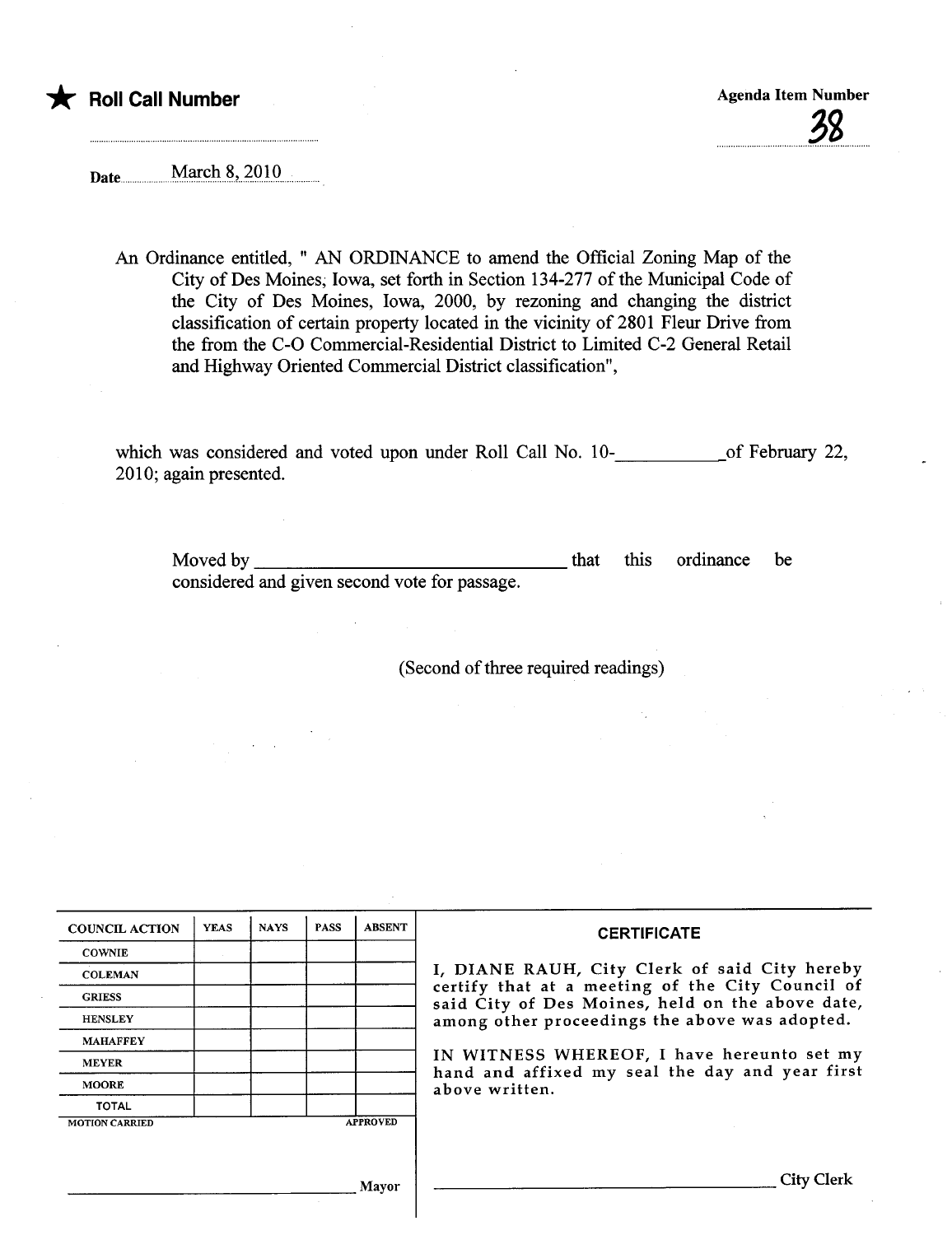AN ORDINANCE to amend the Official Zoning Map of the City of Des Moines, Iowa, set forth in Section 134-277 of the Municipal Code of the City of Des Moines, Iowa, 2000, by rezoning and changing the district classification of certain property located in the vicinity of 2801 Fleur Drive from the from the C-O Commercial-Residential District to Limited C-2 General Retail and Highway Oriented Commercial District classification.

Be It Ordained by the City Council of the City of Des Moines, Iowa:

Section 1. That the Official Zoning Map of the City of Des Moines, Iowa, set forth in

Section 134-277 of the Municipal Code of the City of Des Moines, Iowa, 2000, be and the same

is hereby amended by rezoning and changing the district classification of certain property located

in the vicinity of 2801 Fleur Drive, more fully described as follows, from the C-O Commercial-

Residential District to Limited C-2 General Retail and Highway Oriented Commercial District

classification:

Parcel "E", being a part of Lot 16, Casady's Druid Hill Park, an Official Plat; Parcel "E" beginning at the Northeast corner of the West 327 feet of said Lot 16; thence East 21 feet, South 110.04 feet, West 17.59 feet to East line of the West 327 feet of said Lot 16; thence South 120.53 feet, Southwest 51.04 feet, West 28.26 feet, Northwest 67.46 feet, Southwesterly 106.69 feet, West 86.58 feet, North 255.06 feet to the North Line of said Lot 16; thence East 319.68 feet to the Point of Beginning of said Lot 16, as shown on the Plat of Survey recorded in Book 8142, Page 422 of the Polk County Recorder's Office; all now included in and forming a part of the City of Des Moines, Polk and Warren County, Iowa

Sec. 2. That this ordinance and the zoning granted by the terms hereof are subject to the

following imposed additional conditions which have been agreed to and accepted by execution

of an Acceptance of Rezoning Ordinance by all owners of said property and are binding upon

the owners and their successors, heirs, and assigns as follows:

1. Any modifications to the site, including any building additions, building demolition, or parkig lot expansions, shall be in accordance with a site plan as approved by the City's Plan  $& Zoning$  Commission and shall, to the extent feasible, respect the historic character of the building.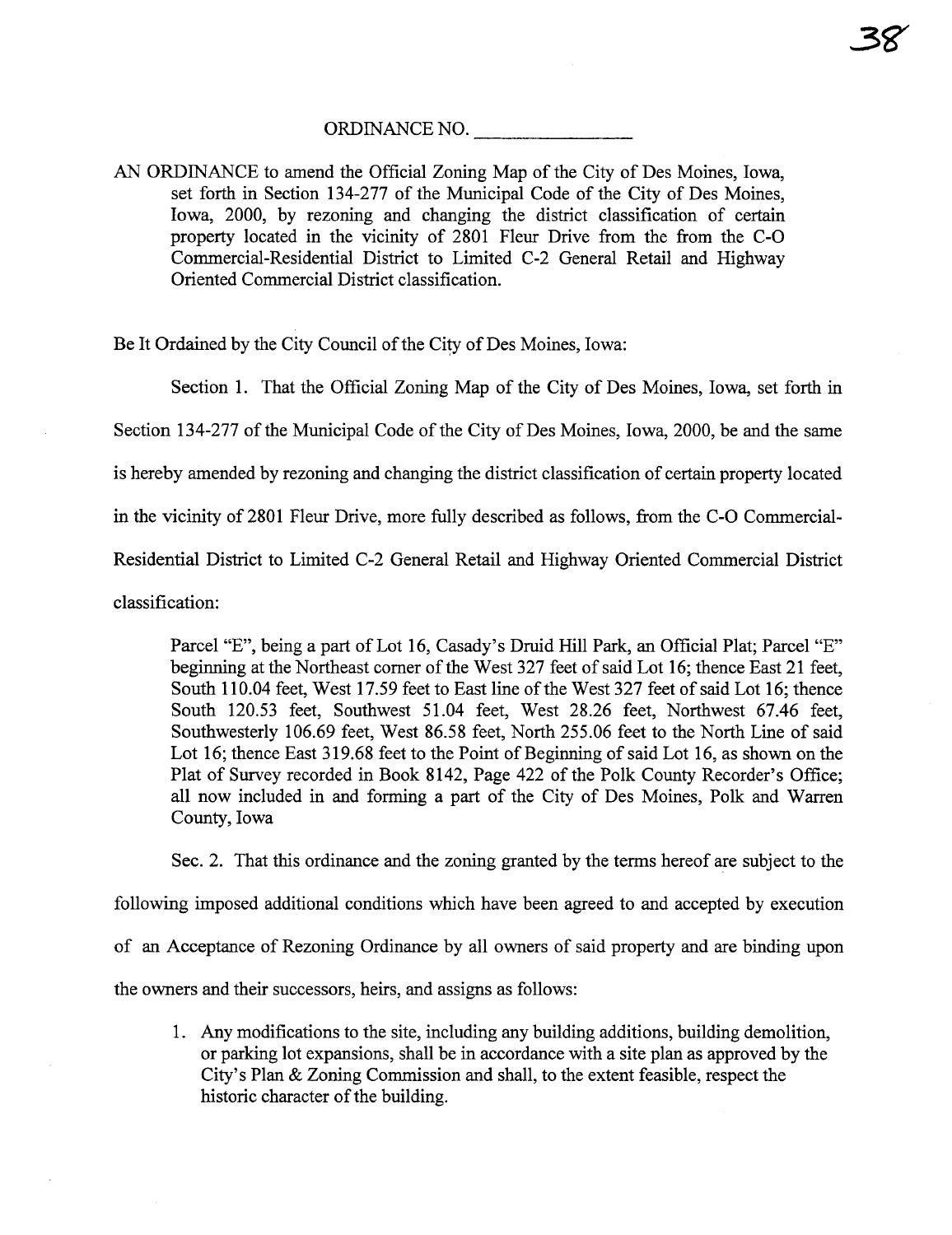- 2. Any additional parking constructed shall be set back at least 10 feet from the northern and eastern boundaries, 25 feet from the southern boundary of the property, and 35 feet from the western boundary.
- 3. Any additional parking constructed shall be landscaped in accordance with the Landscape Standards applicable to the "C-2" District.
- 4. Signage shall be limited to a single monument sign constructed with a brick base to complement the structue and shall not exceed 8 feet in height or 32 square feet in area.
- 5. Use of the property shall be limited to the following uses:
	- a) Any use as permitted and limited in the "C-O" Commercial-Residential District, except:
		- i. Communication towers.
		- ii. Correctional placement residences.
		- iii. Shelters for the homeless.
		- iv. Agricultural uses.
	- b) Specialty retail, restaurant, and hospitality uses up to 15,000 square feet in gross floor area, such as:
		- i. Antique shops.
		- ii. Apparel shops.
		- iii. Art studios with gallery.
		- iv. Bookstores.
		- v. Camera stores.
		- vi. Confectionary stores, include ice cream or snack bars.
		- vii. Florist shops.
		- viii. Furniture stores.
		- ix. Gift shops.
		- x. Hobby shops.
		- xi. Hotels
		- xii. Jewelry stores.
		- xiii. Leather goods stores.
		- xiv. Music stores.
		- xv. Restaurants
		- xvi. Specialty food stores.
	- c) Music studios.
	- d) Photographic studios, including fim developing and retail sales of photographic equipment and supplies.
	- e) Banks, savings and loan associations and similar financial institutions, except those whereby a majority of loans are made based on collateral of futue payroll or vehicle titles.
	- £) Business, secretaral or other commercially operated schools for adults, but not including commercial trade schools, such as gasoline, diesel, or marine engine mechanics schools, or truck driving schools.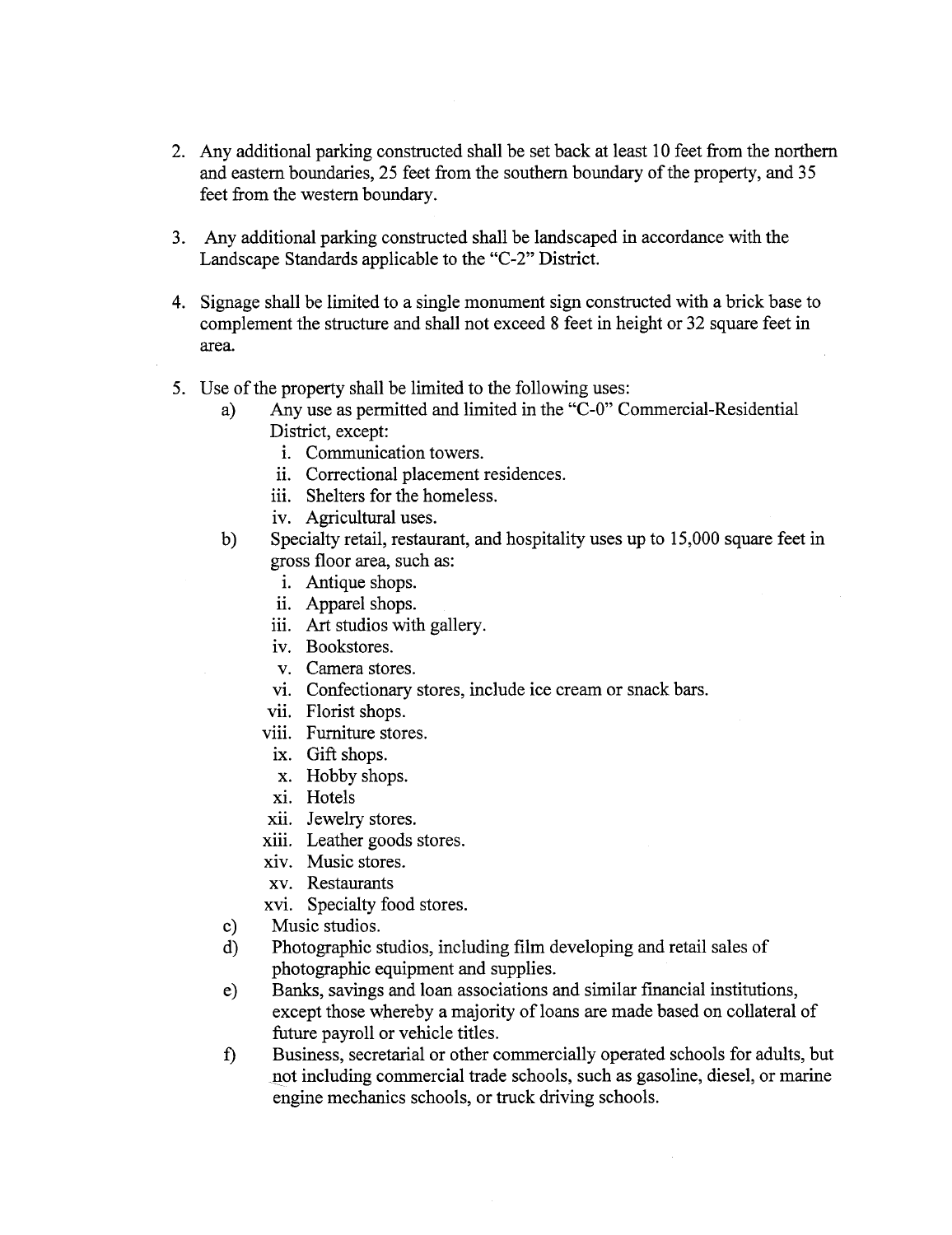- g) Ballrooms, dancehalls, and events center, including those with alcohol service in accordance with a Conditional Use Permit as granted by the Zoning Board of Adjustment.
- h) Physical cultue or health establishments.
- i) Auction businesses except for auto auctions.

Sec. 3. This ordinance shall be in full force and effect from and after its passage and publication as provided by law.

Sec. 4. The City Clerk is hereby authorized and directed to cause a certified copy of the Acceptance of Rezonig Ordinance, this ordinance, a vicinty map, and proof of publication of this ordinance, to be properly filed in the office of the Polk County Recorder.

FORM APPROVED:

hael F. Kellev

**Assistant City Attorney**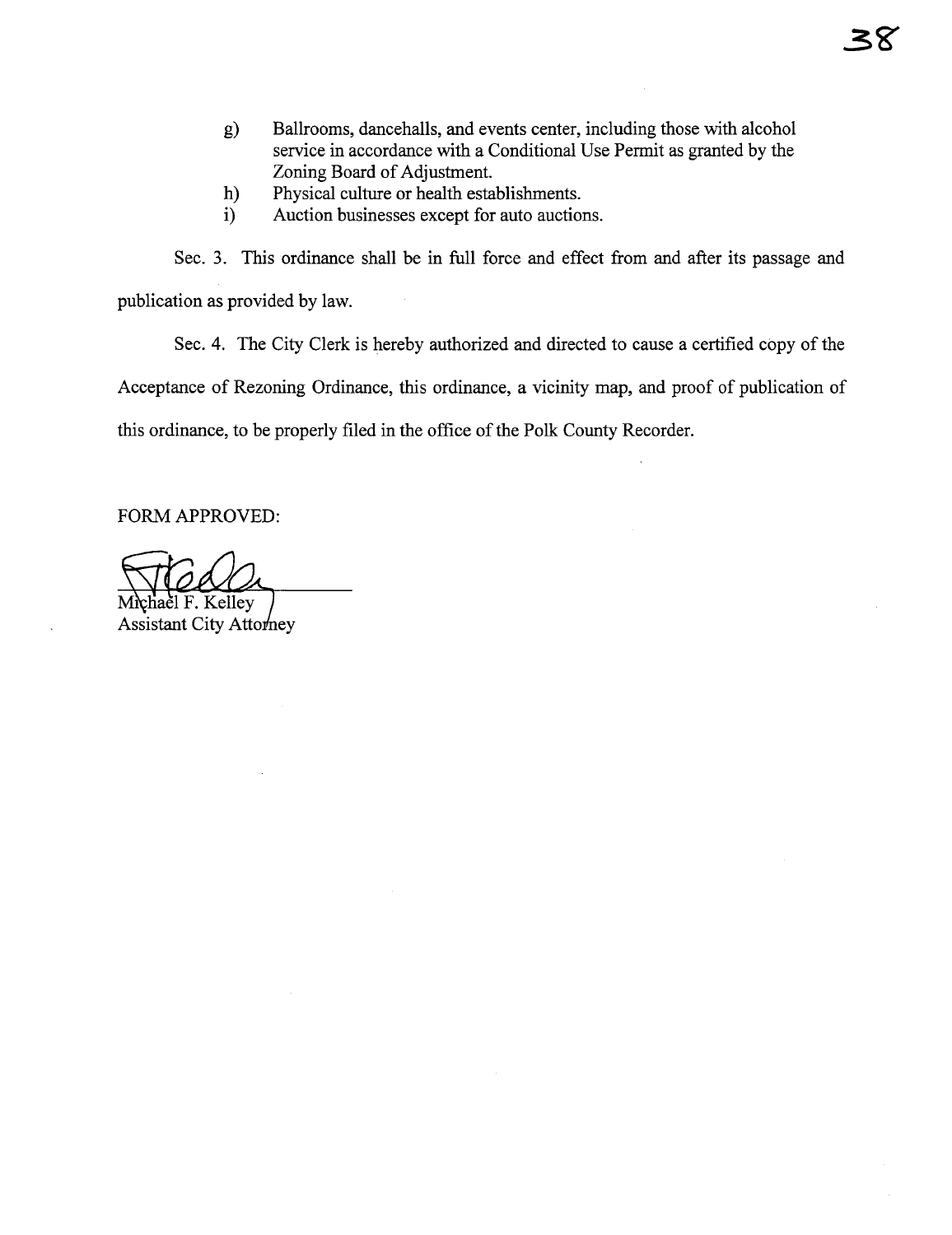Date

Agenda Item

March 5, 2010

| Roll Call $\#$ |  |
|----------------|--|
|----------------|--|

Honorable Mayor and City Council City of Des Moines, Iowa

Members:

Communication from the City Plan and Zoning Commission advising that at their meeting held March 4, 2010, the following action was taken:

## COMMISSION RECOMMENDATION:

After public hearing, the members voted 12-0 as follows:

| <b>Commission Action: Yes</b> |   | <b>Nays</b> | Pass | Absent |
|-------------------------------|---|-------------|------|--------|
| Leisha Barcus                 | х |             |      |        |
| JoAnne Corigliano             | X |             |      |        |
| <b>Shirley Daniels</b>        | Х |             |      |        |
| Jacqueline Easley             | X |             |      |        |
| Dann Flaherty                 | X |             |      |        |
| <b>Joel Huston</b>            | Х |             |      |        |
| <b>Ted Irvine</b>             | Χ |             |      |        |
| Jeffrey Johannsen             | X |             |      |        |
| Greg Jones                    | Х |             |      |        |
| <b>Jim Martin</b>             | Х |             |      |        |
| <b>Brian Millard</b>          |   |             |      | Χ      |
| William Page                  | X |             |      |        |
| <b>Mike Simonson</b>          |   |             |      | Χ      |
| <b>Kent Sovern</b>            | х |             |      |        |

APPROVAL of a request from Hubbell Realty Company that the rezoning be found in conformance with the existing Des Moines' 2020 Community Character Plan Land Use Map designation of Commercial: Auto-Oriented Small-Scale Strip Development pursuant to Roll Call 10-303; and recommending approval of the requested rezoning subject to the following conditions that the applicant has agreed to in writing: ZON2009-00220

- 1. Any modifications to the site, including any building additions, building demolition, or parking lot expansions, shall be in accordance with a site plan as approved by the City's Plan & Zoning Commission and shall, to the extent feasible, respect the historic character of the building.
- 2. Any additional parking constructed shall be set back at least 10 feet from the northern and eastern boundaries, 25 feet from the southern boundary of the property, and 35 feet from the western boundary.
- 3. Any additional parking constructed shall be landscaped in accordance with the Landscape Standards applicable to the "C-2" District.



CITY PLAN AND ZONING COMMISSION ARMORY BUILDING 602 ROBERT D. RAY DRIVE DES MOINES, IOWA 50309-1881 (515) 283-4182

> ALL-AMERICA CITY 1949,1976, 1981 2003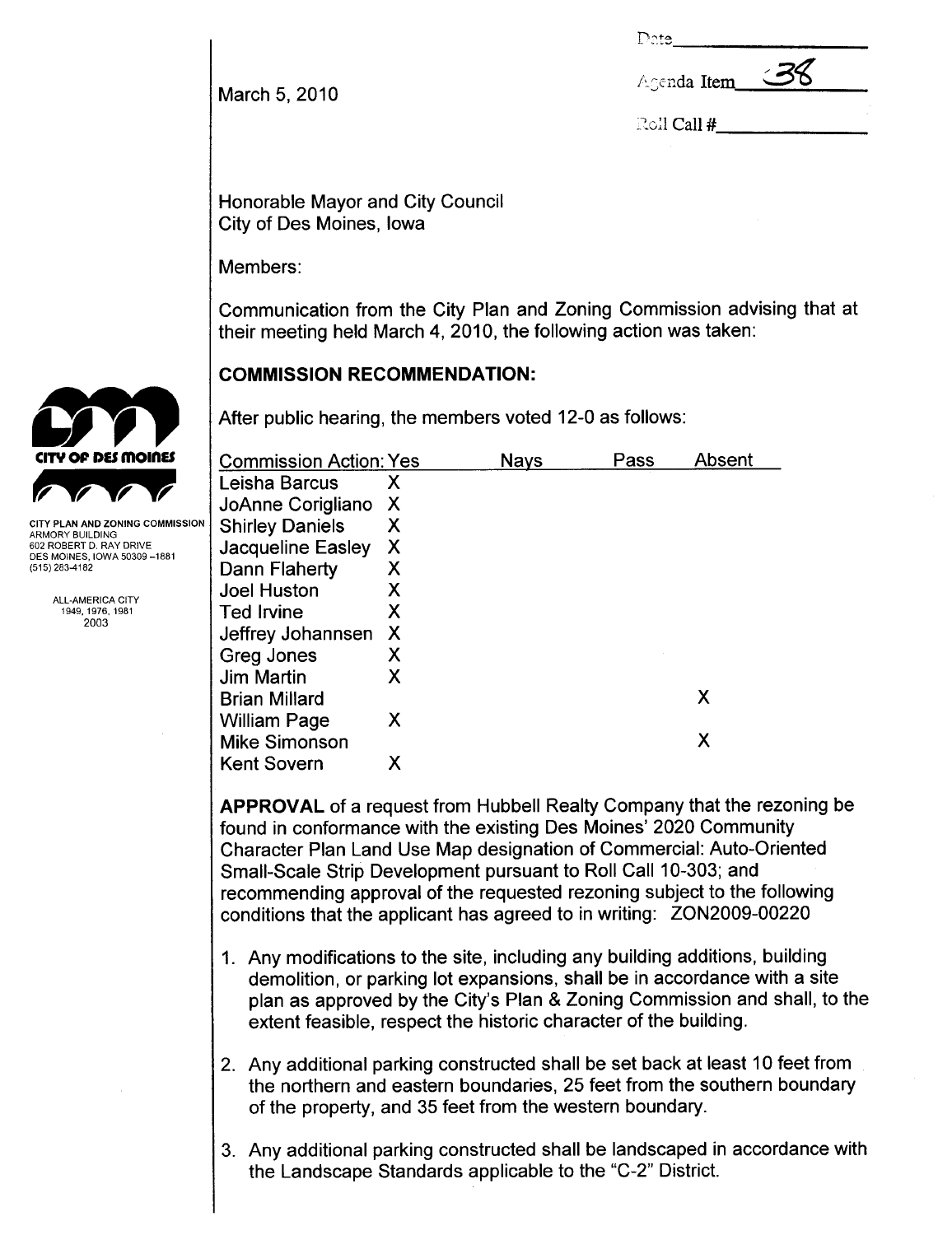- 4. Signage shall be limited to a single monument sign constructed with a brick base to complement the structure and shall not exceed 8 feet in height or 32 square feet in area.
- 5. Use of the property shall be limited to the following uses:
	- a) Any use as permitted and limited in the "C-O" Commercial-Residential District, except:
		- i. Communication towers.
		- ii. Correctional placement residences.
		- iii. Shelters for the homeless.
		- iv. Agricultural uses.
	- b) Specialty retail, restaurant, and hospitality uses up to 15,000 square feet in gross floor area, such as:
		- i. Antique shops.
		- ii. Apparel shops.
		- iii. Art studios with gallery.
		- iv. Bookstores.
		- v. Camera stores.
		- vi. Confectionary stores, include ice cream or snack bars.
		- vii. Florist shops.
		- viii. Furniture stores.
		- ix. Gift shops.
		- x. Hobby shops.
		- xi. Hotels
		- xii. Jewelry stores.
		- xiii. Leather goods stores.
		- xiv. Music stores.
		- xv. Restaurants
		- xvi. Specialty food stores.
	- c) Music studios.
	- d) Photographic studios, including film developing and retail sales of photographic equipment and supplies.
	- e) Banks, savings and loan associations and similar financial institutions, except those whereby a majority of loans are made based on collateral of future payroll or vehicle titles.
	- f) Business, secretarial or other commercially operated schools for adults, but not including commercial trade schools, such as gasoline, diesel, or marine engine mechanics schools, or truck driving schools.
	- g) Ballrooms, dancehalls, and events center, including those with alcohol service in accordance with a Conditional Use Permit as granted by the Zoning Board of Adjustment.
	- h) Physical culture or health establishments.
	- i) Auction businesses except for auto auctions.

## STAFF RECOMMENDATION TO THE P&Z COMMISSION

Part A) Staff recommends that the requested rezoning be found in conformance with the existing Des Moines' 2020 Community Character Plan Land Use Map designation of Commercial: Auto-Oriented Small-Scale Strip Development pursuant to Roll Call 10-303.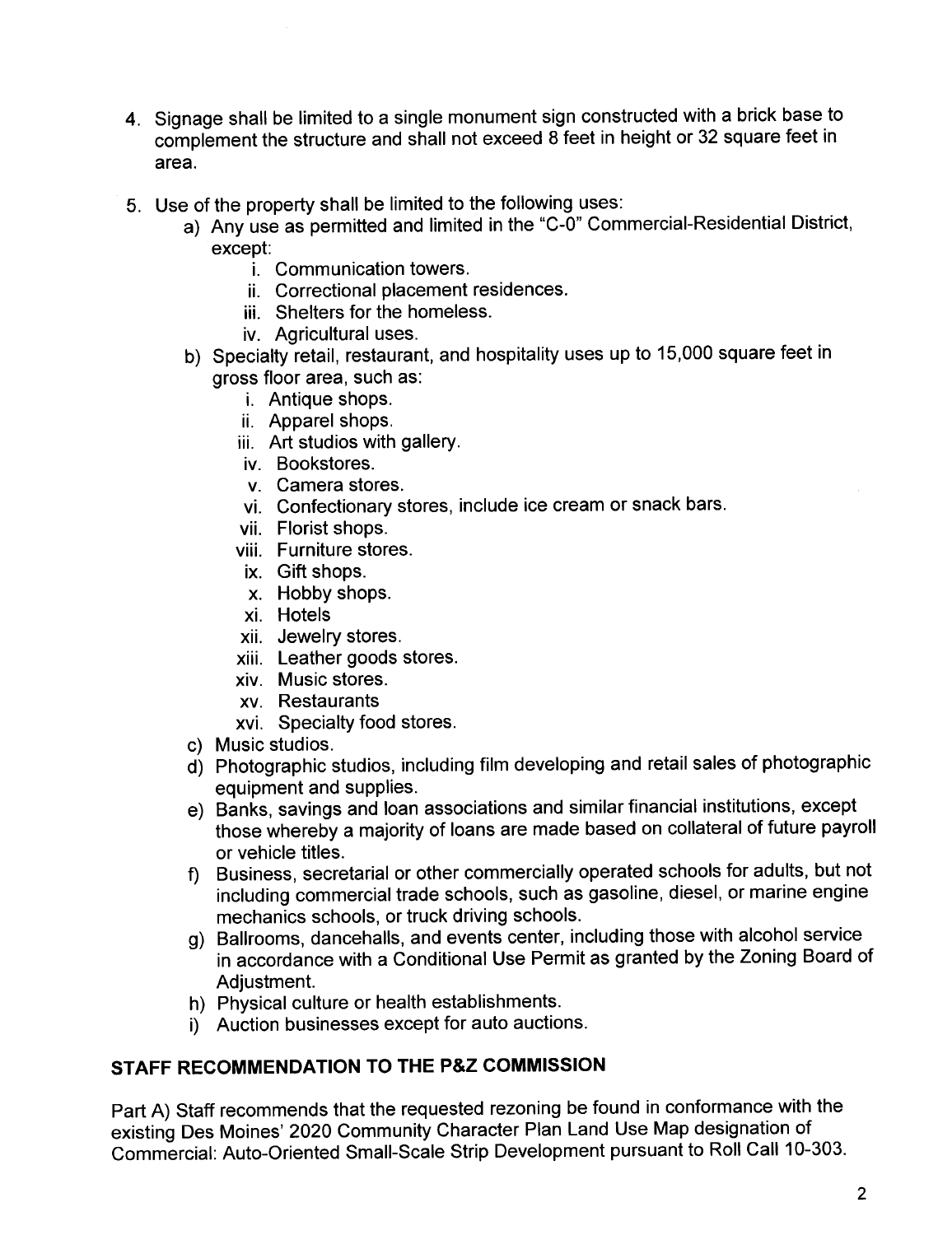Part B) Staff recommends approval of the requested rezoning subject to the following conditions that the applicant has agreed to in writing:

- 1. Any modifications to the site, including any building additions, building demolition, or parking lot expansions, shall be in accordance with a site plan as approved by the City's Plan & Zoning Commission and shall, to the extent feasible, respect the historic character of the building.
- 2. Any additional parking constructed shall be set back at least 10 feet from the northern and eastern boundaries, 25 feet from the southern boundary of the property, and 35 feet from the western boundary.
- 3. Any additional parking constructed shall be landscaped in accordance with the Landscape Standards applicable to the "C-2" District.
- 4. Signage shall be limited to a single monument sign constructed with a brick base to complement the structure and shall not exceed 8 feet in height or 32 square feet in area.
- 5. Use of the property shall be limited to the following uses:
	- a) Any use as permitted and limited in the "C-O" Commercial-Residential District, except:
		- i. Communication towers.
		- ii. Correctional placement residences.
		- iii. Shelters for the homeless.
		- iv. Agricultural uses.
	- b) Specialty retail, restaurant, and hospitality uses up to 15,000 square feet in gross floor area, such as:
		- i. Antique shops.
		- ii. Apparel shops.
		- iii. Art studios with gallery.
		- iv. Bookstores.
		- v. Camera stores.
		- vi. Confectionary stores, include ice cream or snack bars.
		- vii. Florist shops.
		- viii. Furniture stores.
		- ix. Gift shops.
		- x. Hobby shops.
		- xi. Hotels
		- xii. Jewelry stores.
		- xiii. Leather goods stores.
		- xiv. Music stores.
		- xv. Restaurants
		- xvi. Specialty food stores.
	- c) Music studios.
	- d) Photographic studios, including film developing and retail sales of photographic equipment and supplies.
	- e) Banks, savings and loan associations and similar financial institutions, except those whereby a majority of loans are made based on collateral of future payroll or vehicle titles.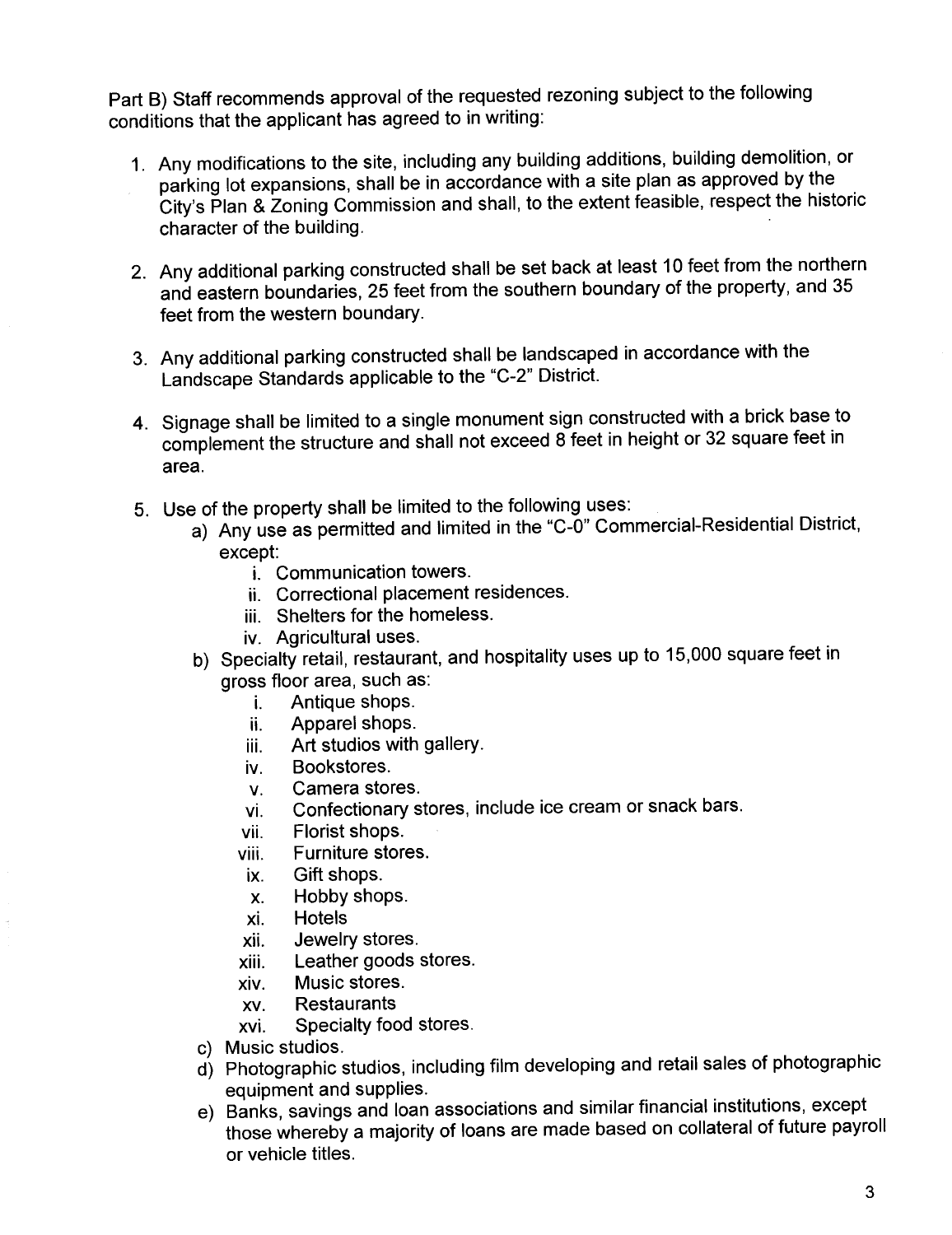- f) Business, secretarial or other commercially operated schools for adults, but not including commercial trade schools, such as gasoline, diesel, or marine engine mechanics schools, or truck driving schools.
- g) Ballrooms, dancehalls, and events center, including those with alcohol service in accordance with a Conditional Use Permit as granted by the Zoning Board of Adjustment.
- h) Physical culture or health establishments.
- i) Auction businesses except for auto auctions.

### STAFF REPORT

On January 21, 2010 the Plan and Zoning Commission recommended denial of a request to amend the Des Moines 2020 Community Character Plan future land use designation from Low-Density Residential to Commercial: Auto-Oriented Small-Scale Strip Development and denial of the proposed rezoning from "C-O" District to "Limited C-2" District by a vote of 9-0. The Commission expressed concern regarding the number of speculative uses that could be permitted on the property and suggested that the applicant request zoning for a specific use when that use was known.

In response to the Plan and Zoning Commission's concerns, Hubbell Realty Company voluntarily agreed to reduce the number of permitted uses for the property while still allowing flexibility of permitted uses to market the subject property.

On February 22, 2010, the City Council amended the 2020 Community Character Land Use Plan Map designation from Low-Density Residential to Commercial: Auto-Oriented Small-Scale Strip Development. At that time, the City Council also approved the first consideration of an ordinance for a "Limited C-2" District and requested input from the Plan & Zoning Commission regarding the following conditions for a "Limited C-2" District that the applicant has agreed to in writing:

- 1. Any modifications to the site, including any building additions, building demolition, or parking lot expansions, shall be in accordance with a site plan as approved by the City's Plan & Zoning Commission and shall, to the extent feasible, respect the historic character of the building.
- 2. Any additional parking constructed shall be set back at least 10 feet from the northern and eastern boundaries, 25 feet from the southern boundary of the property, and 35 feet from the western boundary.
- 3. Any additional parking constructed shall be landscaped in accordance with the Landscape Standards applicable to the "C-2" District.
- 4. Signage shall be limited to a single monument sign constructed with a brick base to complement the structure and shall not exceed 8 feet in height or 32 square feet in area.
- 5. Use of the property shall be limited to the following uses:
	- a) Any use as permitted and limited in the "C-O" Commercial-Residential District, except:
		- i. Communication towers.
		- ii. Correctional placement residences.
		- iii. Shelters for the homeless.
		- iv. Agricultural uses.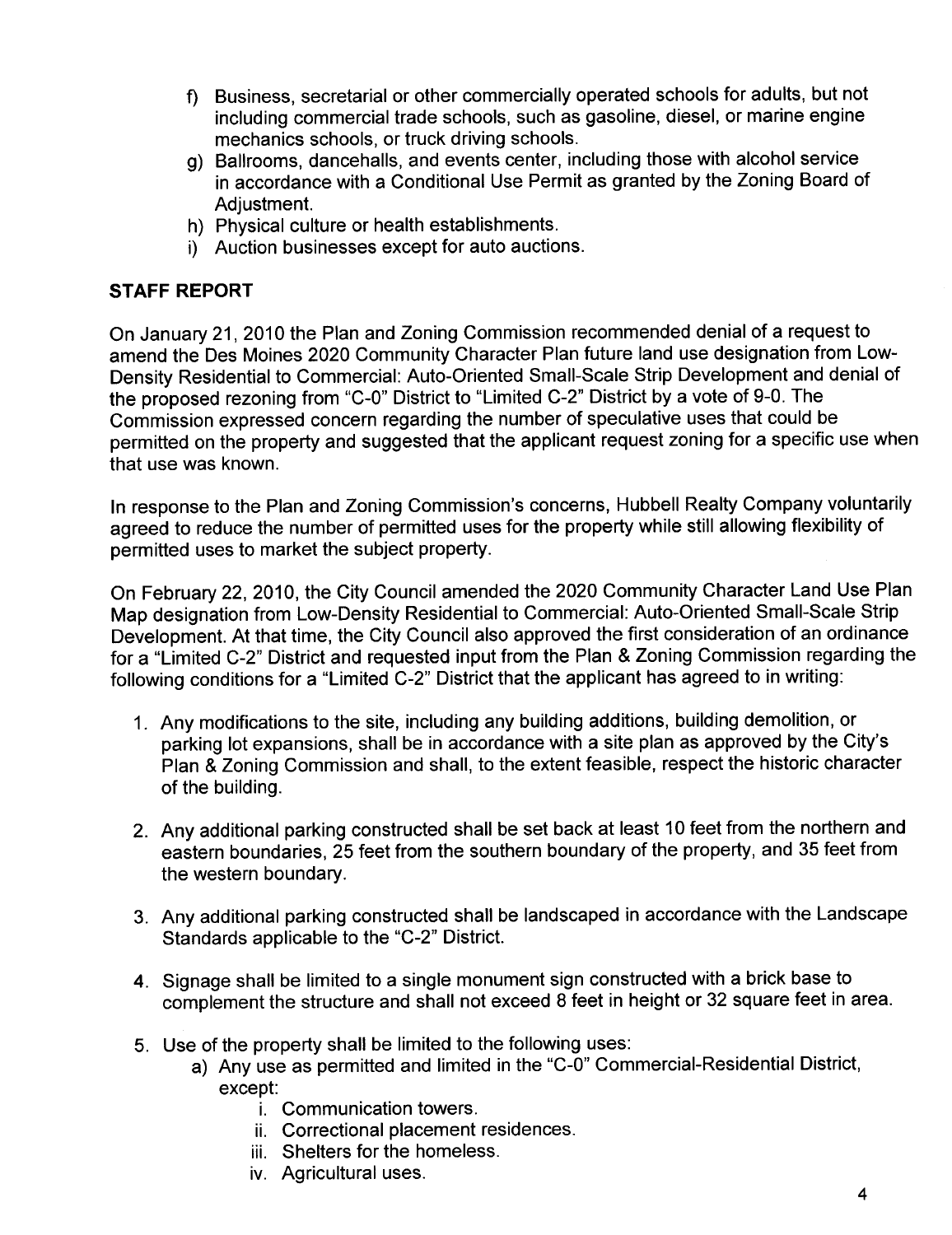- b. Specialty retail, restaurant, and hospitality uses up to 15,000 square feet in gross floor area, such as:
	- i. Antique shops.
	- ii. Apparel shops.
	- iii. Art studios with gallery.
	- iv. Bookstores.
	- v. Camera stores.
	- vi. Confectionary stores, include ice cream or snack bars.
	- vii. Florist shops.
	- viii. Furniture stores.
	- ix. Gift shops.
	- x. Hobby shops.
	- xi. Hotels
	- xii. Jewelry stores.
	- xiii. Leather goods stores.
	- xiv. Music stores.
	- xv. Restaurants
	- xvi. Specialty food stores.
- c. Music studios.
- d. Photographic studios, including film developing and retail sales of photographic equipment and supplies.
- e. Banks, savings and loan associations and similar financial institutions, except those whereby a majority of loans are made based on collateral of future payroll or vehicle titles.
- f. Business, secretarial or other commercially operated schools for adults, but not including commercial trade schools, such as gasoline, diesel, or marine engine mechanics schools, or truck driving schools.
- g. Ballrooms, dancehalls, and events center, including those with alcohol service in accordance with a Conditional Use Permit as granted by the Zoning Board of Adjustment.
- h. Physical culture or health establishments.
- i. Auction businesses except for auto auctions.

#### I. GENERAL INFORMATION

1. Purpose of Request: The applicant is seeking to rezone the property in order to market the structure for commercial uses, such as retail, office, or a medical clinic. The current "C-O" Commercial-Residential District zoning classification limits use of the property to a professional office or a residential use. A portion of the structure (approximately 5,000 square feet) currently contains an office use. Any future commercial reuse of the property or expansion of the existing office space must comply with off-street parking requirements.

The subject property is listed on the National Register of Historic Places but is not designated as a Local Landmark. Therefore, modifications to the building are not subject to the review of the City's Landmark Review Board.

- 2. Size of Site: 81,021 square feet (1.86 acres).
- 3. Existing Zoning (site): "C-0" Commercial-Residential District.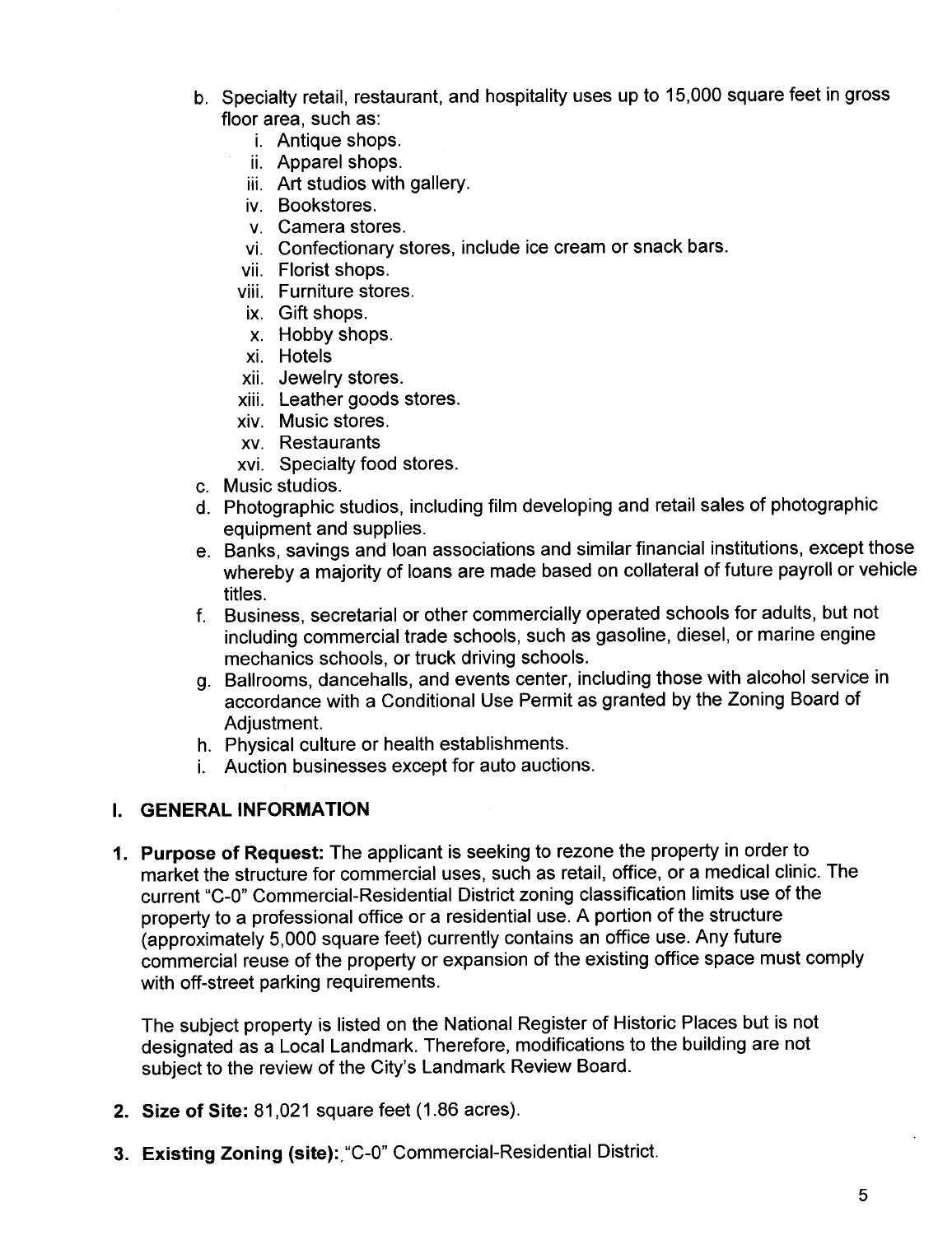4. Existing Land Use (site): The site contains the historic Rollins Mansion. Approximately 5,000 square feet of the 18,000-square foot structure has been converted to commercial office space. The site also contains a circular parking lot in front of the structure with approximately 13 spaces, an area in front of the garage with 3 spaces, and a parking lot behind the structure with approximately 20 spaces.

## 5. Adjacent Land Use and Zoning:

North - "C-0", Use is the Butler Mansion, which is used as office space for the Integer Group.

South - "PUD", Use is the Druid Hills townhome development.

East - "PUD", Use is the Druid Hills townhome development.

West - "R-3", Uses are multiple-family residential and AIB College of Business.

- 6. General Neighborhood/Area Land Uses: The subject property is located on the Fleur Drive corridor in an area that includes a mix of residential, educational, and commercial uses.
- 7. Applicable Recognized Neighborhood(s): Gray's Lake Neighborhood.
- 8. Relevant Zoning History: The property was rezoned on April 22, 1996 by Ordinance 13,331 to a Limited "C-O" District with the following limitations:
	- a) The design of any building addition upon the Property shall be complimentary to the existing structure.
	- b) Any parking along the northern and eastern boundary of the Property shall be set back at least 10 feet from the property line and meet the ordinance requirements for screening and landscaping.
	- c) Any parking area along the south boundary line of the Property shall maintain a 25 foot setback with the required screening and/or landscaping.
	- d) Any parking area along the western boundary line of the Property shall be set back 35 feet from the property line and maintain the required screening / landscaping pursuant to the Zoning Ordinance.

# 9. 2020 Community Character Land Use Plan Designation: Low-Density ResidentiaL.

10. Applicable Regulations: The Commission reviews all proposals to amend zoning regulations or zoning district boundaries within the City of Des Moines. Such amendments must be in conformance with the comprehensive plan for the City and designed to meet the criteria in §414.3 of the Iowa Code. The Commission may recommend that certain conditions be applied to the subject property if the property owner agrees in writing, prior to the City Council Hearing. The recommendation of the Commission wil be forwarded to the City CounciL.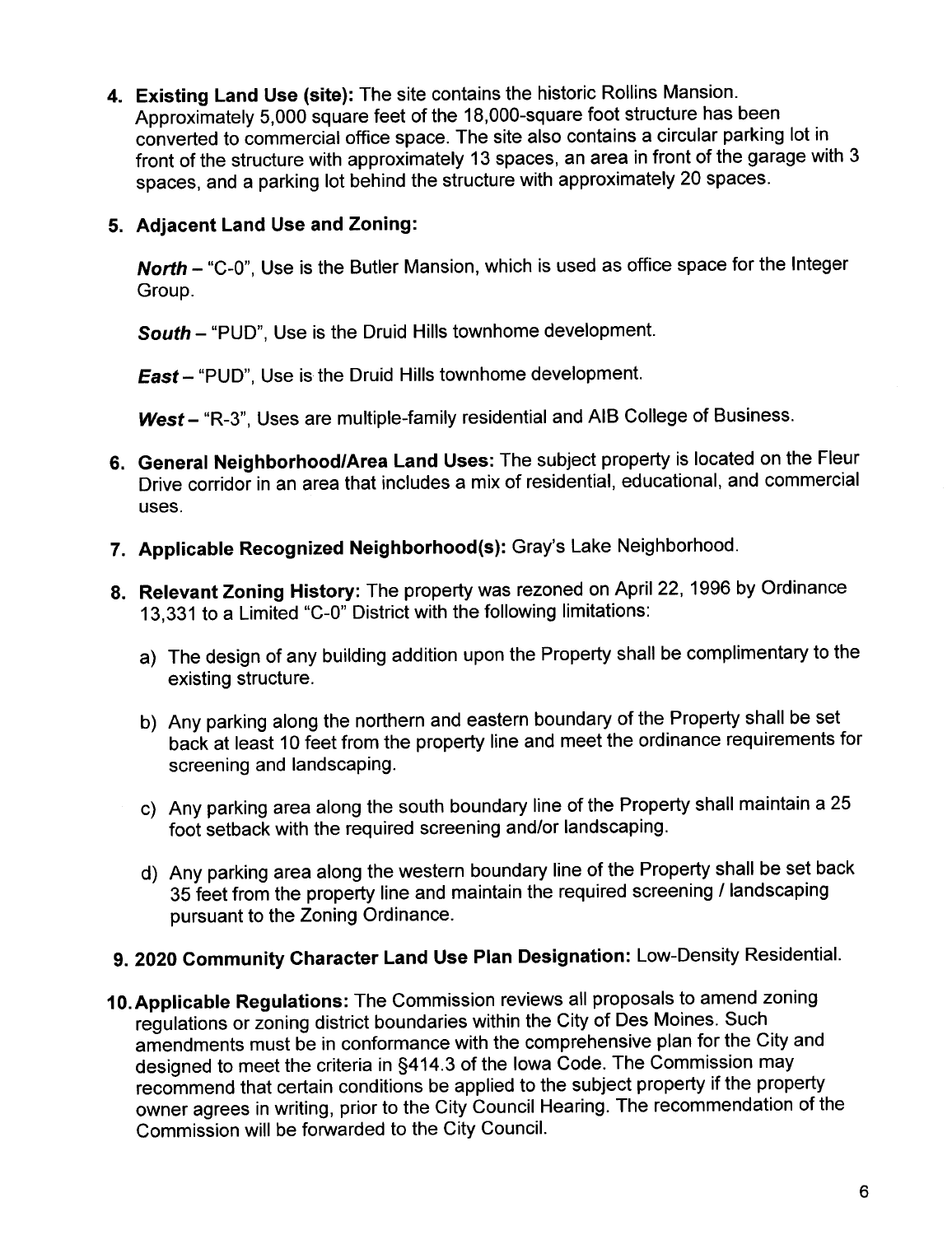## **II. ADDITIONAL APPLICABLE INFORMATION**

- 1. Urban Design: The subject property is listed on the National Register of Historic Places but is not designated as a Local Landmark. Therefore, modifications to the building are not subject to the review of the City's Landmark Review Board. Given the historic character of the property, staff recommends that the rezoning be conditional upon any modifications to the site, including any building additions, building demolition, or parking lot expansions, shall be in accordance with a site plan as approved by the City's Plan & Zoning Commission and shall, to the extent feasible, respect the historic character of the building.
- 2. Landscaping & Buffering: The subject property contains several mature trees in the in the front yard area along Fleur Drive. Any site development for parking improvements may require site landscaping and buffering for the adjoining properties. In addition, any site development that would remove mature trees will require mitigation plantings in accordance with the recently adopted ordinance as part of the Site Plan.
- 3. Parking: The site contains a circular parking lot in front of the structure with approximately 13 spaces, an area in front of the garage with 3 spaces, and a parking lot behind the structure with approximately 20 spaces. Any future commercial reuse of the property is subject to compliance with the off-street parking requirements unless the Zoning Board of Adjustment grants a Variance or Exception to the requirement.

The existing zoning conditions (adopted April 22, 1996 by Ordinance 13,331) require any off-street parking to provide a 10-foot setback from the north and east property lines, a 25-foot setback from the south property line, and a 35-foot setback from the west (front) property line.

4. 2020 Community Character Plan: In order to find the requested rezoning in conformance with the comprehensive plan, the future land use designation must be amended from Low-Density Residential to Commercial: Auto-Oriented Small-Scale Strip Development. The 2020 Community Character Plan defines this designation as small-to-moderate commercial that serves the passing motorist. Staff believes this designation is appropriate given its location along Fleur Drive so long as use of the property is restricted to those listed in the Section III (Staff Recommendation) of this report.

On February 22,2010, the City Council amended the 2020 Community Character Plan Land Use Map designation from Low Density Residential to Commercial: Auto-Oriented Small-Scale Strip Development pursuant to Roll Call 10-303.

5. Additional Information: Given the historic character of the property, staff recommends signage on the property be limited to a monument sign constructed with a brick base to complement the structure and shall be no greater than 8 feet in height or 32 square feet in area.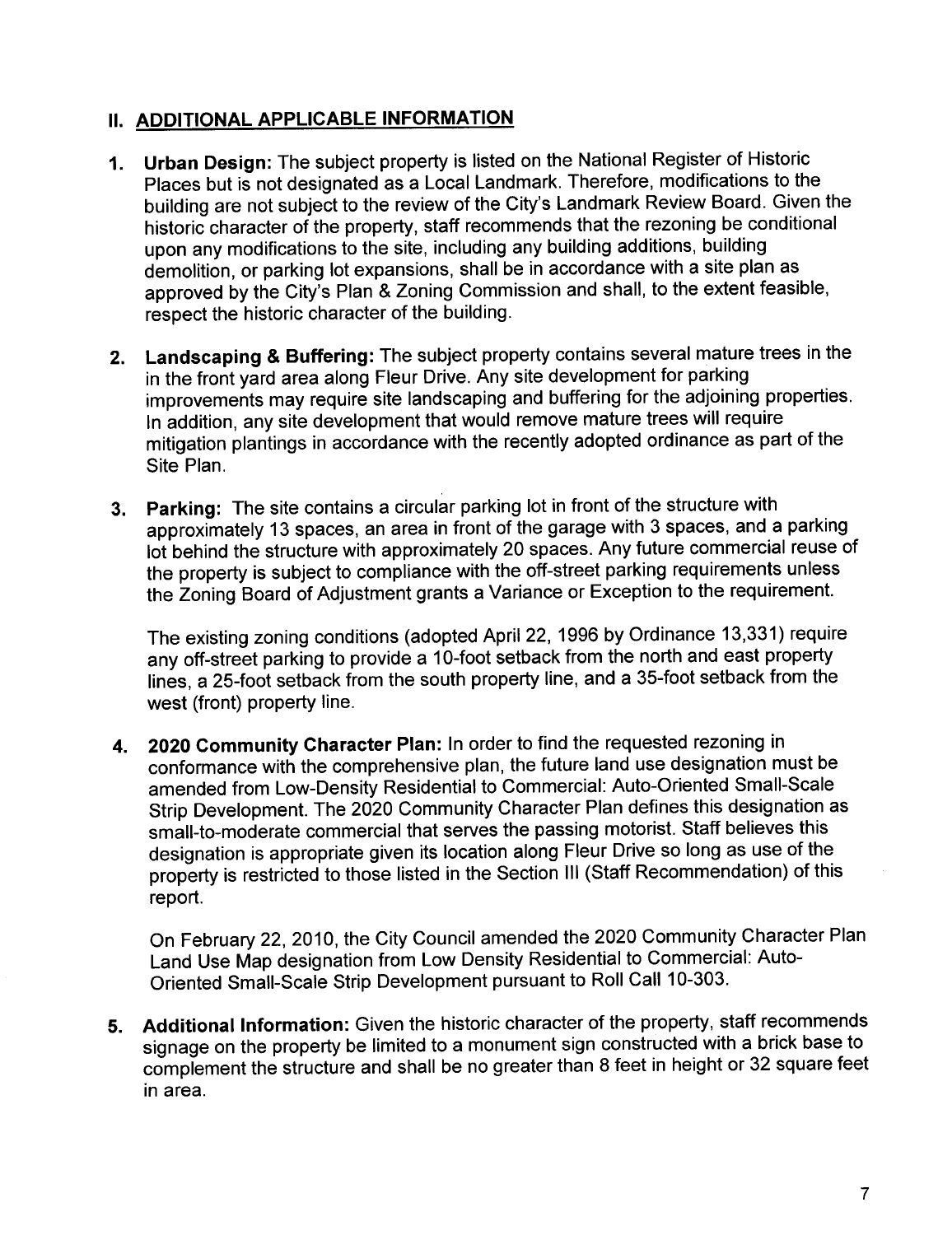### SUMMARY OF DISCUSSION

Mike Ludwiq presented staff report and recommendation.

Jacqueline Easley asked if the Gray's Lake Neighborhood had submitted any comments.

Mike Ludwiq stated there were no comments from the neighborhood association.

Larry Hulse stated Council passed first reading and at the same time asked if the ordinance addresses the Plan and Zoning's concerns.

Kent Sovern complimented staff. The ordinance is a significant improvement from what was originally proposed.

Dann Flaherty stated that he would like to commend staff as well for working with Hubbell development to resolve issues.

Joe Pietruszvnski representing Hubbell Realty Company, 6900 Westown Parkway, West Des Moines stated that he wanted to extend kudos to staff for working with them on such short order on the amended use list. Hubbell Realty listened to the concerns of the Commissioners and worked very hard with staff on the list of permitted uses. The reason why they needed to proceed is because they have some very good ideas in the works and time is of the essence to work through those issues. Hubbell meant no ill intent to the Commission. That is why Hubbell took the Plan and Zoning's concerns and worked very hard with staff to come up with a solution.

## CHAIRPERSON OPENED THE PUBLIC HEARING

There was no one in the audience to speak in opposition

### CHAIRPERSON CLOSED THE PUBLIC HEARING

Will Page stated that the improvement to the request is considerable and he will vote for it. However, he still has a real concern about the interior of the building and would like to call to the public's attention to this as a metropolitan treasure if not a statewide treasure and would feel very badly if this were pieced out as salvage. Hope that Hubbell Realty Company can find a buyer that will respect both the exterior integrity of the building and interior as welL.

#### COMMISSION ACTION

JoAnne Corigliano moved staff recommendation that the requested rezoning be found in conformance with the existing Des Moines' 2020 Community Character Plan Land Use Map designation of Commercial: Auto-Oriented Small-Scale Strip Development pursuant to Roll Call 10-303; and approval of the requested rezoning subject to the following conditions that the applicant has agreed to in writing:

1. Any modifications to the site, including any building additions, building demolition, or parking lot expansions, shall be in accordance with a site plan as approved by the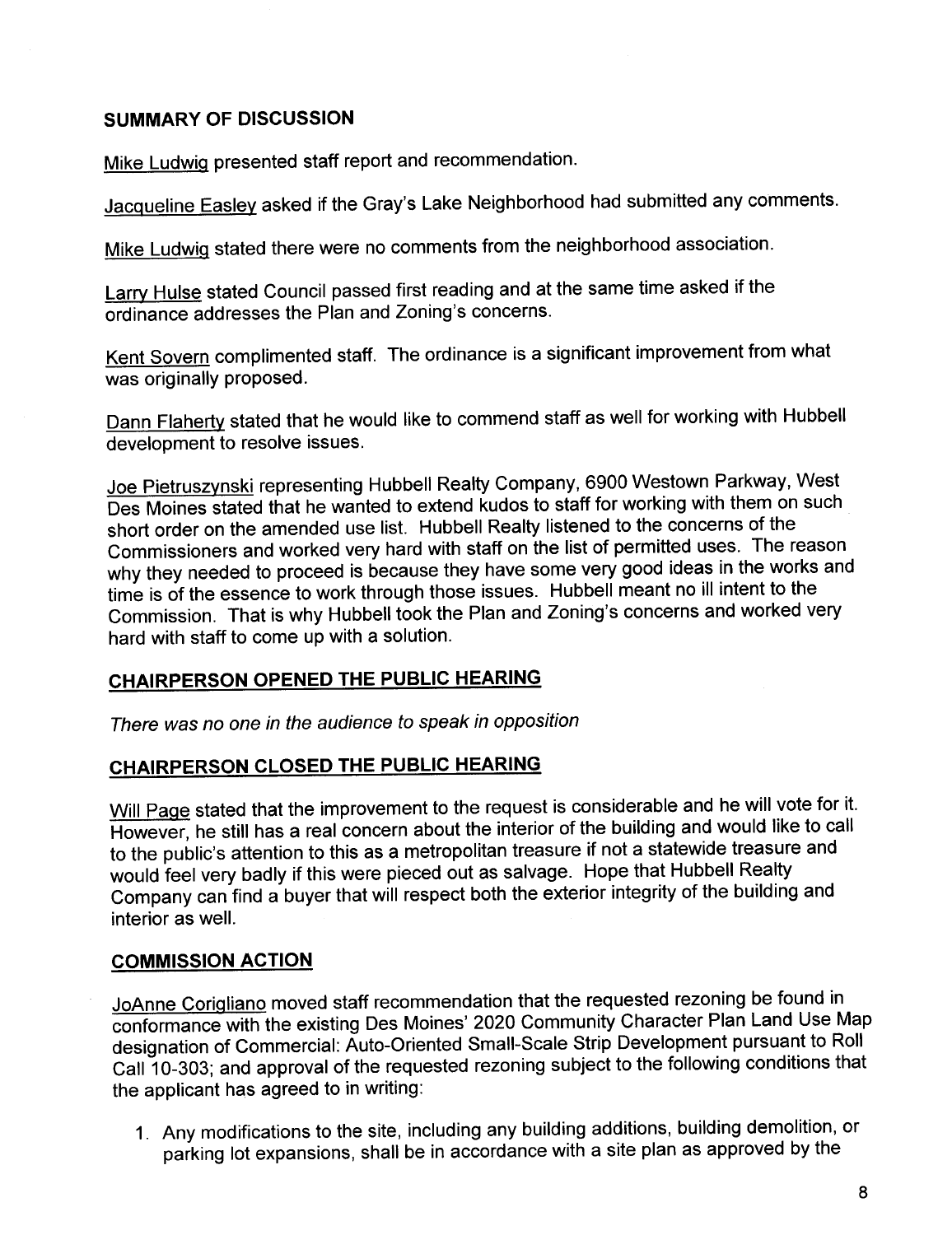City's Plan & Zoning Commission and shall, to the extent feasible, respect the historic character of the building.

- 2. Any additional parking constructed shall be set back at least 10 feet from the northern and eastern boundaries, 25 feet from the southern boundary of the property, and 35 feet from the western boundary.
- 3. Any additional parking constructed shall be landscaped in accordance with the Landscape Standards applicable to the "C-2" District.
- 4. Signage shall be limited to a single monument sign constructed with a brick base to complement the structure and shall not exceed 8 feet in height or 32 square feet in area.
- 5. Use of the property shall be limited to the following uses:
	- a) Any use as permitted and limited in the "C-O" Commercial-Residential District, except:
		- i. Communication towers.
		- ii. Correctional placement residences.
		- iii. Shelters for the homeless.
		- iv. Agricultural uses.
	- b) Specialty retail, restaurant, and hospitality uses up to 15,000 square feet in gross floor area, such as:
		- i. Antique shops.
		- ii. Apparel shops.
		- iii. Art studios with gallery.
		- iv. Bookstores.
		- v. Camera stores.
		- vi. Confectionary stores, include ice cream or snack bars.
		- vii. Florist shops.
		- viii. Furniture stores.
		- ix. Gift shops.
		- x. Hobby shops.
		- xi. Hotels
		- xii. Jewelry stores.
		- xiii. Leather goods stores.
		- xiv. Music stores.
		- xv. Restaurants
		- xvi. Specialty food stores.
	- c) Music studios.
	- d) Photographic studios, including film developing and retail sales of photographic equipment and supplies.
	- e) Banks, savings and loan associations and similar financial institutions, except those whereby a majority of loans are made based on collateral of future payroll or vehicle titles.
	- f) Business, secretarial or other commercially operated schools for adults, but not including commercial trade schools, such as gasoline, diesel, or marine engine mechanics schools, or truck driving schools.